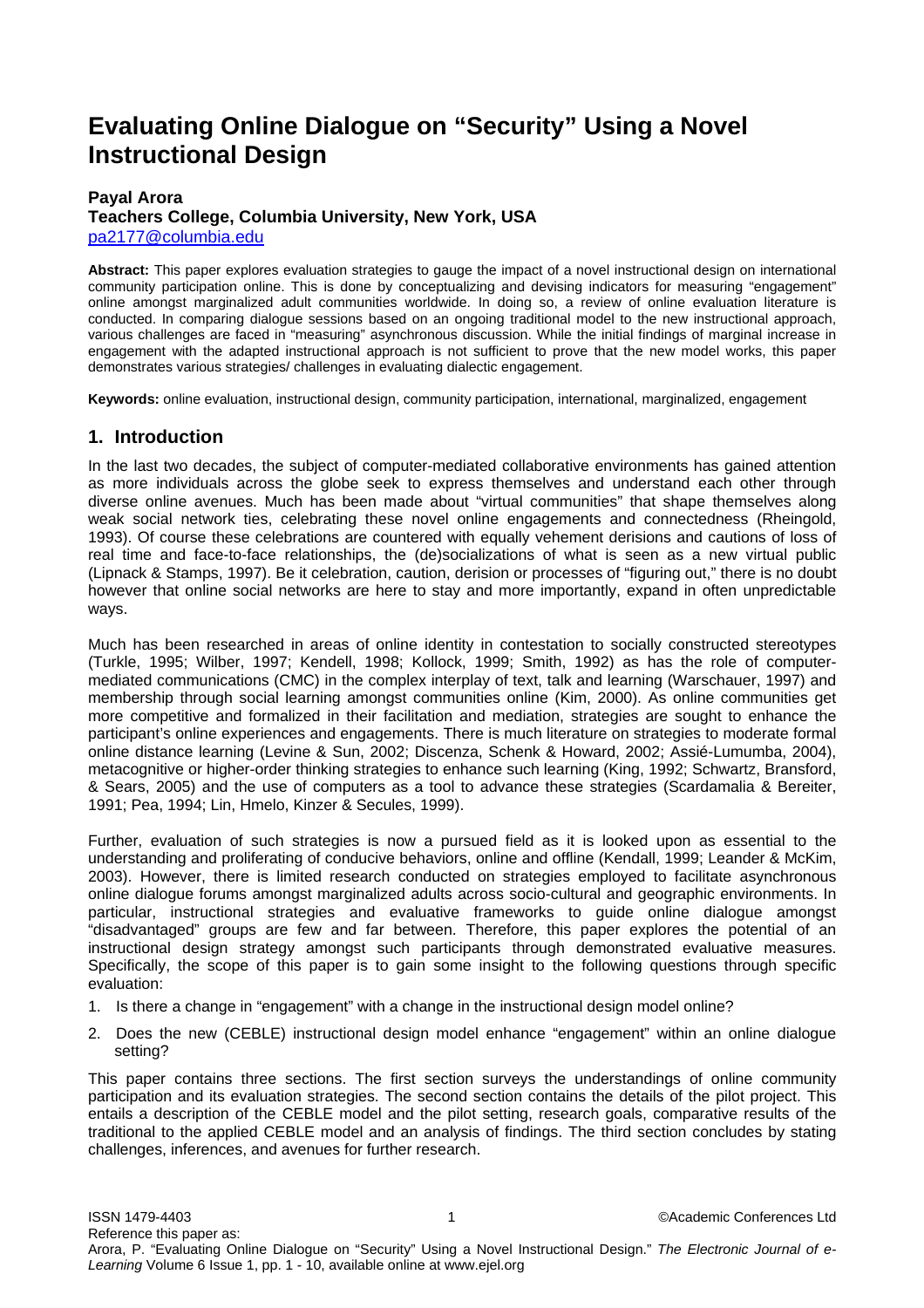# **2. Understanding online community participation**

One of the main challenges in the understanding of collaborative online discourse is in its transient nature. Nentwich (2004) states that to capture the good ideas that come up within a group, it is useful to have an archives feature. Also, in describing group dynamics, he states that online communities can serve as a portal for interactive interaction, information dissemination and exchange, capable of producing a synergistic relationship among the members of the group. Hine (2000) likens such interaction to a "flow" that achieves "relative spatiality across disparate resources" within social-material networks (p.76). The nature of the "flow" as Kendall (2004) professes is influenced more by asynchronous than synchronous factors, a form of communication that involves an interval between the sender and receiver of messages. This is corroborated by Moss and Shank's (2002) findings on asynchronous discussions on Bulletin Board Systems (BBS). Based on their findings, they inferred that asynchronous discussion could produce higher participation & quality discussion as compared to synchronous discussion (p.24). Also, they found that participants collaborated with more equity using BBS. Kendall (2004) warns us though that in evaluating socially disparate sub-cultural group participants, we should not presume that all online interaction occurs within the same homogenous cultural context separate from the different cultures of the participants who contribute to it. Furthermore, in making inferences from online data studies, Sudweeks and Simoff (1999) state that perhaps the biggest issue with CMC field research is in the near impossibility of replicating its studies. This daunting task, they remark, is currently being researched more thoroughly for furthering the validity of online evaluations.

# **2.1 Evaluating online participation**

There is a common understanding now that online and offline activities and spaces cannot be divorced in the study of virtual community participation. However, how to go about evaluating such activities continues to pose as a formidable challenge. Kendall (1999) exemplifies some of the dominant challenges through her three-year experiences with *Bluesky*, a text only online forum. To measure interaction within this forum, she chose an eclectic range of methods: face-to-face interviews, participant observation online, participation in face-to-face gatherings, and reading of related newsgroups and email lists. In her analysis, she concludes that while it is understood that online interaction cannot be divorced from social and political offline contexts, the feasibility and expense issue in researching both domains is often insurmountable. She also warns us to not assume that there is a natural congruence between the offline-online worlds. In other words, we cannot look at online activities as extensions of offline activities, events and social and cultural norms and values.

This thinking is echoed by Leander and McKim (2003) wherein the investigation of real-virtual spaces is rooted in the understanding of "the processes by which social spaces are held apart and blended, and how boundaries and blends are recognized in everyday practice" (p. 235). They envision though that over time, online communities will become more natural and familiar, blurring further the lines between these binaries. All the more reason to view the "place" for research online differently states Spradley (1980). Unlike offline traditional data collection at a "place," he asks the readers to view online "place" instead as a "social situation" (p.19). The other two aspects that compose a sense of place in an online setting, he claims are its actors and activities where its physicality can be marked as a "basis for a social situation as long as the other two elements are also present" (p.19).

When it comes to examining the role of actors in computer-mediated communications (CMC), there is a special emphasis on the role of the researcher. This is a critical issue for many researchers when adapting the traditional ethnographic approach of participant observation to an online setting. For example, Kendall (2004) recommends participant observations for online interactive forums to prevent avoidance of important social contexts of online communication and interactions. However, such participation comes with its own challenges. Leander and McKim (2003) remarks on the researchers' double bind, wherein when a researcher "observes" online, she is perceived by participants as a "lurker," one who reads but does not post online (p.216). This is often looked upon negatively by the participants. Yet, if the researcher does not lurk but instead joins the online discussion, the problem shifts from lack of interaction to that of authenticity.

On the other hand, Moss and Shank (2002) champion the role of the researcher as also that of a participant, stating that researchers from the "outside" cannot do justice to the understanding of data. The authors attribute the close readings of the data in their study to the fact that they were from the same learning communities. They express less concern on the issue of "objectivity" as they claim that they allowed the participants to speak for themselves.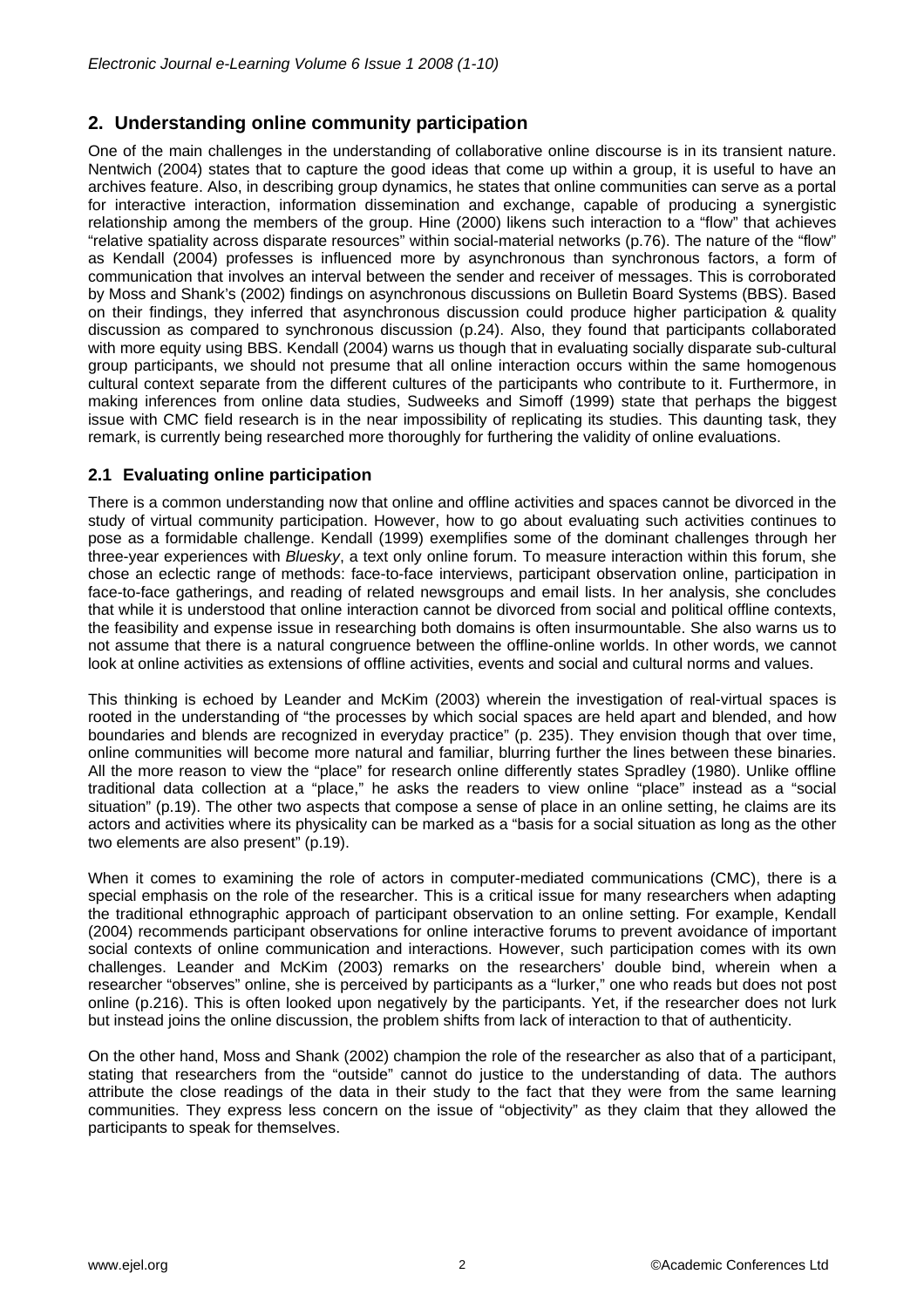# **3. Online pilot project on topic of "security"**

# **3.1 The CEBLE model**

The Critical Event-Based Learning Environment (CEBLE) was chosen for this pilot project as it is designed to help community facilitators think "past the application of their schematic responses" in response to recurrent problems as well as to capitalize on the multiple and unique perspectives of its participants (Lin, Schwartz & Hatano, 2005, p. 251). Originally designed for teachers, this model provides all participants the

*…opportunities to interact with people of different backgrounds, values, and goals through its multiple perspectives, and through sharing thoughts with other members of the communities. These social interactions allow teachers to gain the first-hand experience that the same problem can have many different solutions depending on the goals and values people bring with them. (p.251)* 

The CEBLE shell evolved from a STAR Legacy software shell. The shell includes: (a) Meet the event (b) Generate responses to questions (c) Listen to multiple perspectives offered by people of different backgrounds, goals, and values (d) Act on the perspectives by generating solutions for selected perspectives (e) Reflect on the effectiveness of one's solutions and share their choices of perspectives, solutions and legacies with other members in the community who explore a similar event and topic (p.251).

This metacognitive thinking in the CEBLE model has been defined as "the awareness and regulation of the process of one's thinking" and has been recognized as a critical ingredient to successful learning, online and offline (Lin, Schwartz & Hatano, 2005, p.4). In fact, this model promises potential within an online community environment given the popular belief that computer-mediated learning communities are based largely in situated cognition theory characterized by active engagement, discovery learning and co-construction of knowledge in communities of practice (Kirshner & Whitson, 1998; Lave & Wenger, 1991; Wenger, 1998). In particular, asynchronous communication is now commonly viewed as an effective tool for participant reflection and critical thinking (Luppicini, 2002). That said, this paper investigates this potential by applying this model to an online dialogue forum with participants from highly diverse, disadvantaged environments.

# *3.1.1 Project goals*

This online pilot project was founded by an international non-profit in New York that uses dialogue for creating peace and understanding across boundaries. For the last fifteen years, they have facilitated dialogue within various settings and among diverse audiences. In the last year, they embraced the online medium as they sought to open this dialogue across international environments, particularly amongst actors that were marginalized socially, economically, politically and otherwise. The goals of this dialogue as professed and made explicit to the participants by the non-profit were mainly three fold:

- To generate a deeper understanding of the topic on "Security: How can we all have it?" amongst international participants
- To foster participation from a range of different cultures to broaden perspectives
- To apply cross-cultural awareness to critical problems participants face in their own communities to generate novel solutions to chronic problems related to security.

The research goals however, for the scope of this paper is to gain insight to the following:

- 1. Is there a change in "engagement" with a change in the instructional design model online?
- 2. Does the CEBLE instructional design model enhance "engagement" within an online dialogue setting?

## *3.1.2 Methodology*

Particular themes were drawn out and categorized from the discussion dataset. This heuristic coding (Jensen, 2002) produced a working document of elements and occurrences in the dataset. This analysis embraces the initial stages of the computer-mediated discourse analysis (CMDA) interpretive approach described by Herring (2004) starting with some of the situational and technological variables of the pilot project. Some of the situational variables entail the participant structure (number of participants), participant characteristics (background, motivation, experience, demographic etc), setting, purpose, topic, tone, linguistic code; some of the technological variables are synchronicity, anonymity, and channels of communication to name a few.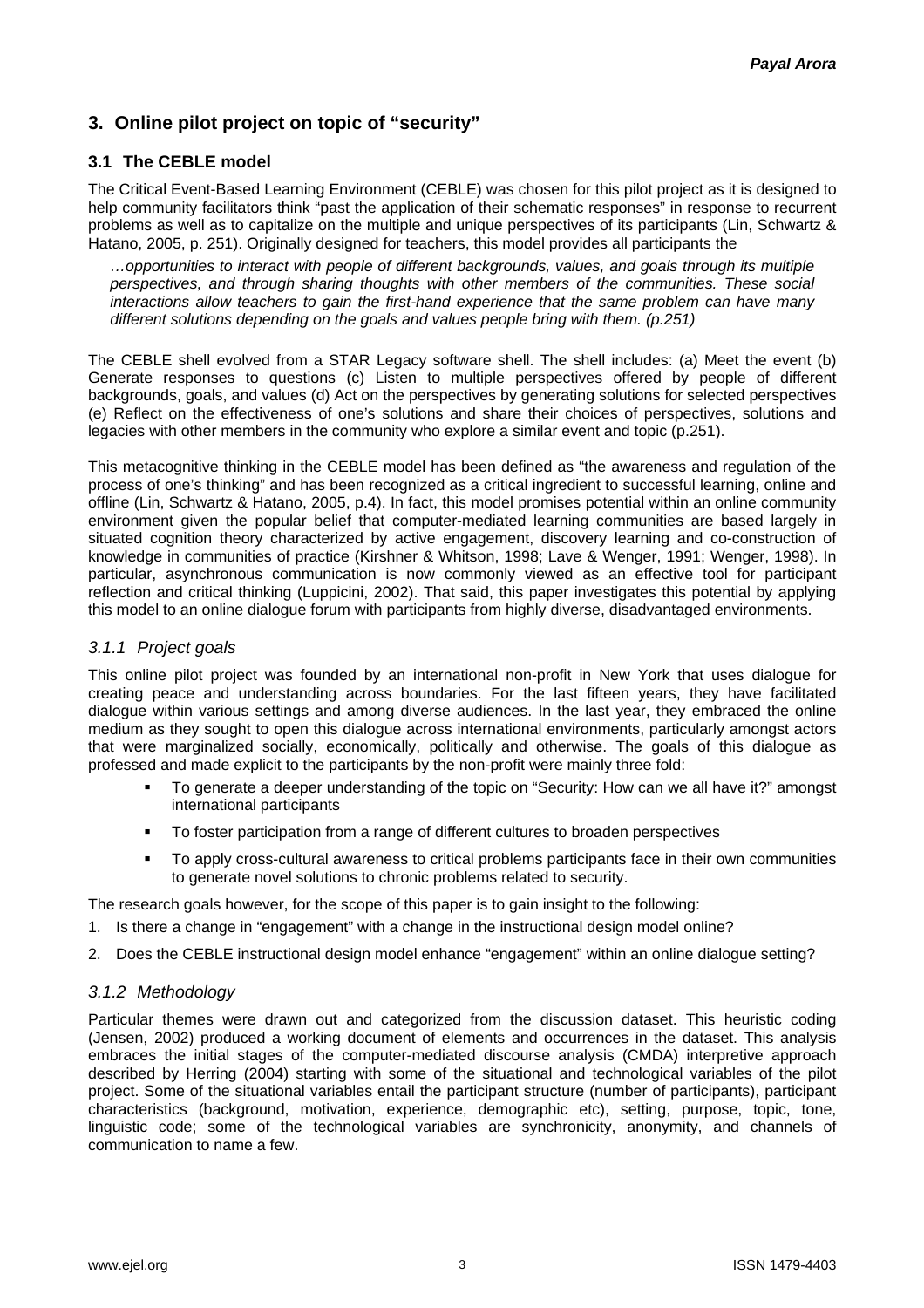Also applied was the "manifest content coding reproduction" conceptual framework of Luppicini (2002) to determine the indicators of "engagement" online. In determining characteristics of this dialectic engagement, linkages were made to the goals of the non-profit for online dialogue: exposure to other perspectives and a deeper understanding of the topic "security" for generating ideas and solutions. In doing so, the following coding set was looked at as an aggregate of factors that constituted "engagement." Some key codes are as follows:

- 1. 1) Number of postings: The assumption is that the higher the number of postings, the more participation in the forum.
- 2. 2) Participants referencing their own personal experiences: Dahlberg's (2004) "inherent characteristics" of CMC was used, particularly the personalization/ depersonalization or intimacy as a determinant to measure engagement. The assumption here is that the personalization of a posting is indicative of "trust" and relationship building on the forum.
- 3. 3) Participants referencing the topic: Here, if participants are not addressing the topic and are going off on a tangent, it can be perceived as disruptive and disengaging within the "flow" (Hine, 2000) of the dialogue. Hence, each posting that addresses the topic would be considered as that contributing to higher engagement.
- 4. 4) Participants referencing each other: This is looked at as synonymous to "listening" within an online setting. The assumption here is that when a participant quotes or "refers" to a posting by another participant, it implies that they are reading the postings and building on it to further dialectic engagement.
- 5. 5) Participants furthering dialogue: This category is intended to incorporate the aspect of higher-order thinking that is a sign of high engagement. When a participant posts a comment that is not regurgitating past dialogue but taking the past dialogue to a new and different level, it is considered an aspect that increases dialectic engagement. This is measured by looking at the prior postings and seeing if the posting at hand "adds" to the subject of security. Participants asking questions that compel participants to respond with new insights is also considered to have furthered the dialogue.

Hence, each posting got a point for catering to each of these categories. The dataset was clumped into seven sessions, six that were traditional and the seventh that was the CEBLE model. Within each session, "engagement" was measured based on this coding structure and compared to one another and the CEBLE session to help determine whether there had been any change in dialectic engagement using the CEBLE model. In the CEBLE online model, the action research method was adopted to strengthen the validity of the study (Moss and Shank, 2002) wherein the author was on the "inside" of this online learning community playing the dual role of a facilitator and participant. However, the authors' postings were not counted.

## *3.1.3 Participants*

This organization employed the iEARN platform, the largest international education resource network<sup>1</sup> to facilitate an online dialogue on "security". In order to participate, each person had to be registered with iEARN. Most participants were recruited primarily through outreach activities on iEARN and idealist.org website, another popular non-profit Web Site. All participants had some access to computers and the internet as well as English proficiency skills. As we can see in Table1, there were ten participants and one facilitator. The ratio of men to women on the forum is not overly skewed (4: 6). The participants are mainly social workers engaged in the field of migration, children and human rights, HIV/AIDS, drug prevention and the like. As we can see in Table 1, most have chosen to work in environments that are isolated, disadvantaged and marginalized in one form or another.

The topic of "security" for this online forum was decided by the non-profit organization particularly in response to the 9/11 event. At the start, each participant introduced him/herself to all members of the organization. They were specifically asked to share with the group their reason/ motivation for participating in the dialogue. About half of the participants expressed overt interest in understanding people from international and diverse backgrounds. Furthermore, while two members (participant 2 & 3) expressed interest and motivation in attaining "peace" through dialogue, five of the members alluded to the subject of "rights" in addressing security issues. For example, participant # 4 from the Philippines wrote, "I am interested with this international conversation about security because my six years in working with children in

TERT 1988, INCOCO 1988, INCOCO 1988, IEARN is the world's largest non-profit global network that enables teachers and young people to use the Internet and other new technologies to collaborate on projects that are aimed to enhance learning. See http://www.iearn.org/ for more details.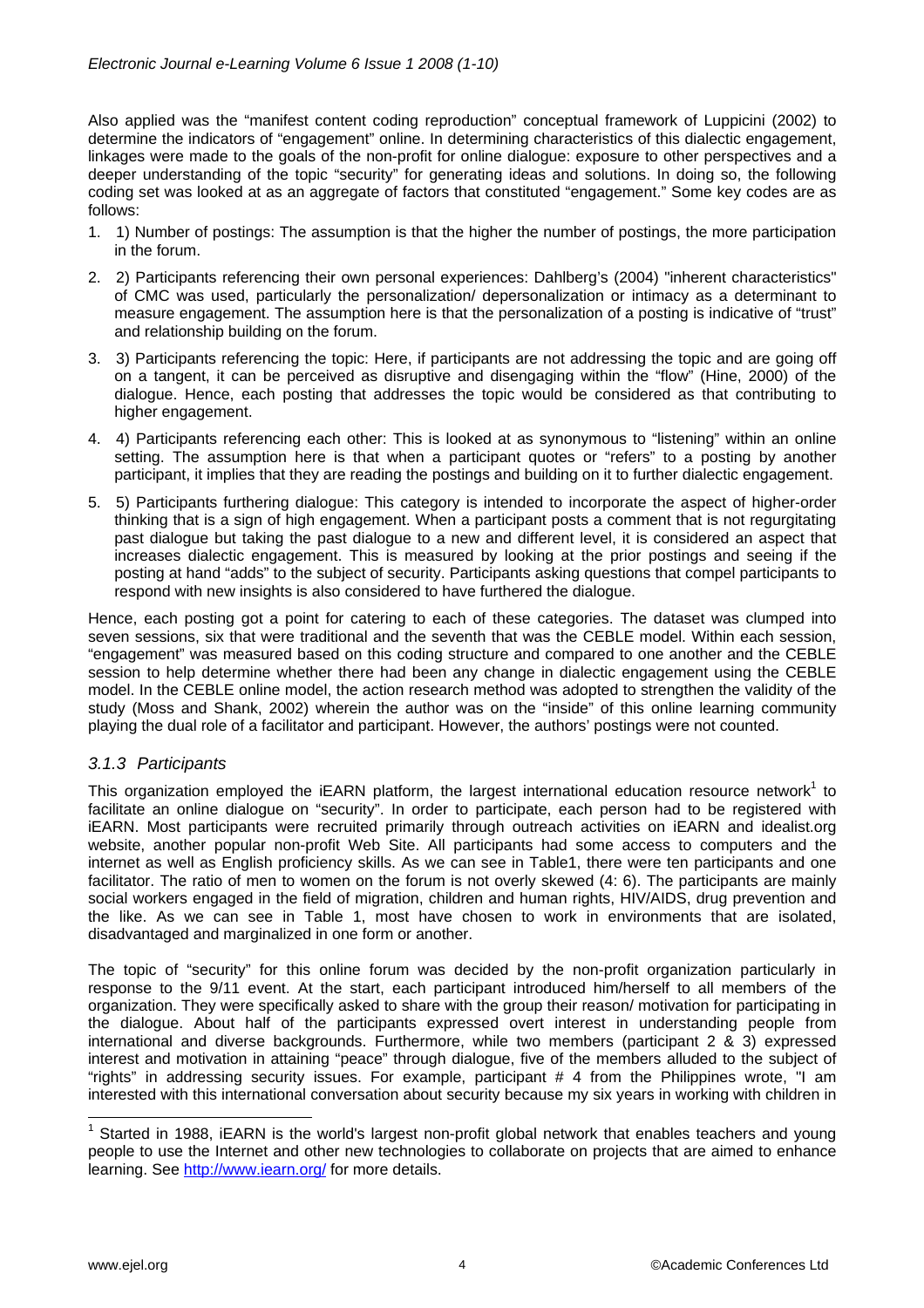extremely difficult situation in the Philippines, I realized the value of security issues specially in empowering the rights holders in claiming their rights" (Table 1).

| <b>Participants Country</b> |                        | Gender | <b>Affiliated field</b>                                  | Stated reason for participation: QUOTES from Forum                                                                                                                                                                                                                                                                                                                                                                                                                                                                                                                                                                         |
|-----------------------------|------------------------|--------|----------------------------------------------------------|----------------------------------------------------------------------------------------------------------------------------------------------------------------------------------------------------------------------------------------------------------------------------------------------------------------------------------------------------------------------------------------------------------------------------------------------------------------------------------------------------------------------------------------------------------------------------------------------------------------------------|
|                             |                        |        |                                                          | "after the US was attacked on 9/11/01 and this powerful<br>country began focusing on its securityall of us in the world<br>have security issues and security rights and we might grow to<br>understand one another better in a conversation on this topic."                                                                                                                                                                                                                                                                                                                                                                |
| $\mathbf 1$<br>2            | NY, USA                | F<br>F | Social work: Church<br>Social Work<br>volunteer: Retired | "I want to explore what kind of societies we need to create in order to                                                                                                                                                                                                                                                                                                                                                                                                                                                                                                                                                    |
|                             | NY, USA                |        |                                                          | have peace."                                                                                                                                                                                                                                                                                                                                                                                                                                                                                                                                                                                                               |
| 3                           | Zambia                 | M      | Social work: HIV/<br><b>AIDS</b><br>Social work: Child   | "I believe that all the wars and rumours of war that we have see<br>and heard respectively are as a result of failure by people to<br>come to a round table and amicably discuss and resolve<br>differencesGetting views from different backgrounds may in its<br>own way add something to the search for global peace which to<br>me is not beyond reach."<br>"I am interested with this international conversation about<br>security because my six years in working with children in<br>extremely difficult situation in the Philippines, I realized the<br>value of security issues specially in empowering the rights |
| 4                           | Philippines            | F      | labor                                                    | holders in claiming their rights."<br>"Security is an important aspect in our lives and the more we can                                                                                                                                                                                                                                                                                                                                                                                                                                                                                                                    |
|                             | Zimbabwae/             |        | Social Work                                              | debate the various issues relating to it the better we can find                                                                                                                                                                                                                                                                                                                                                                                                                                                                                                                                                            |
| 5                           | South African          | F      |                                                          | answers."                                                                                                                                                                                                                                                                                                                                                                                                                                                                                                                                                                                                                  |
|                             |                        |        |                                                          | "We feel like it our duty to make sure that everyone in our own<br>community know that they have the right to feel secure while it is<br>our responsibilty promote security within our own communities                                                                                                                                                                                                                                                                                                                                                                                                                     |
| 6                           | LA, USA                | F      | <b>Shelters</b>                                          | and to hold our governments repsonible as well."                                                                                                                                                                                                                                                                                                                                                                                                                                                                                                                                                                           |
| 7                           | Turkey                 | M      | Student                                                  | Cultural studies interest                                                                                                                                                                                                                                                                                                                                                                                                                                                                                                                                                                                                  |
| 8                           | Zurich.<br>Switzerland | M      | Social work: Child<br>Abuse                              | "working with victims of abuse and detention is pushing my<br>motivation even harder"                                                                                                                                                                                                                                                                                                                                                                                                                                                                                                                                      |
|                             |                        |        |                                                          |                                                                                                                                                                                                                                                                                                                                                                                                                                                                                                                                                                                                                            |
| 9                           | Philippines            | M      | Social work: Elderly<br>Care                             | "our long range goal is to have a nation-wide organization of older<br>people (mostly poor, mostly women) who will ensure real security."                                                                                                                                                                                                                                                                                                                                                                                                                                                                                  |
|                             |                        |        | Social work: Drug                                        | "I am happy to learn about the experiences and lives of people                                                                                                                                                                                                                                                                                                                                                                                                                                                                                                                                                             |
| 10                          | NY, USA                | F      | prevention                                               | living so differently from me."                                                                                                                                                                                                                                                                                                                                                                                                                                                                                                                                                                                            |
|                             | NY USA/                |        | Traditional model/                                       |                                                                                                                                                                                                                                                                                                                                                                                                                                                                                                                                                                                                                            |
|                             | Caucasian              | F      | Masters student<br><b>CEBLE</b> model                    | I am doing my doctoral studies in technology, literacy and                                                                                                                                                                                                                                                                                                                                                                                                                                                                                                                                                                 |
|                             | NY, USA/<br>Indian     | F      | facilitator/ Doctoral<br>student                         | language and I want to understand what makes for effective and<br>meaningful dialogue online.                                                                                                                                                                                                                                                                                                                                                                                                                                                                                                                              |

**Table 1:** Background and initial motivation of participants of online pilot project

# *3.1.4 Application of the CEBLE model*

In terms of sessions, there were a total of seven sessions in the online forum: six using the "traditional" instructional model and one using the CEBLE instructional model (see Table 2). The instructional model in the past six sessions is termed here as the "traditional" model for comparative sake only. The impetus to use a new model by the non-profit was based on the intent to increase the quantity and quality of postings in the online forum. To address this challenge, the CEBLE model was applied to the seventh session of the forum. Given that the online forum was a dynamic international and cross-cultural environment with a goal for critical thinking on the issue of security, it was hypothesized that the CEBLE model may be appropriate to foster dialogue, particularly by generating questions and facilitating discussion grounded within the context of past participant dialogue and exposure to new viewpoints for higher engagement (see Table 2). As we can see below, the instructional strategies between the two models to create an engaging online dialogue were different.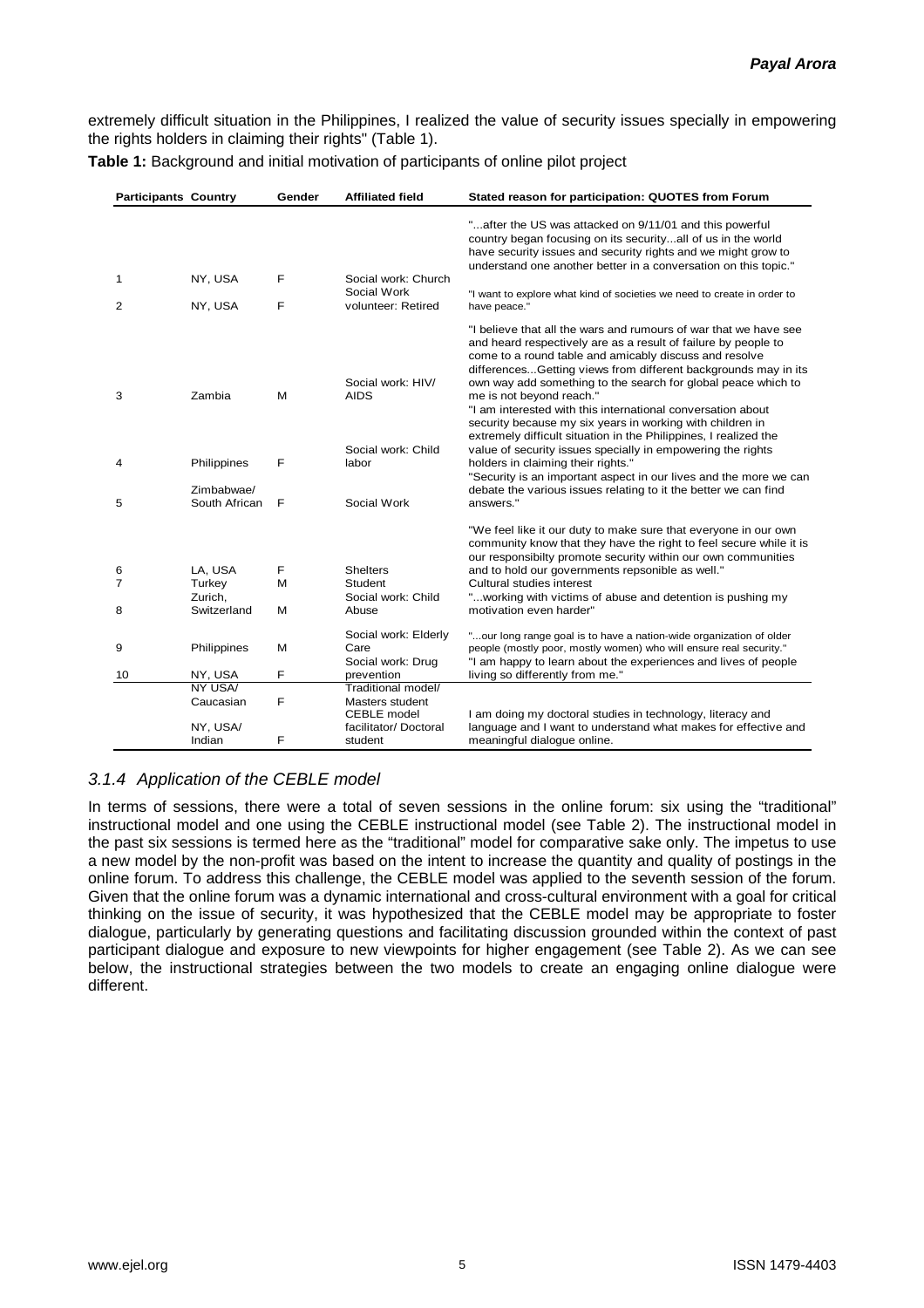| Table 2: Comparing the traditional and online CEBLE model |  |
|-----------------------------------------------------------|--|
|-----------------------------------------------------------|--|

| <b>STEPS</b>        | Traditional model (n = 10)        | Online CEBLE model (n = 10)                     |
|---------------------|-----------------------------------|-------------------------------------------------|
| At the beginning    | A question is posed mostly        | A question is situated in past dialogue         |
| (Meet the Event)    | independent of references to past |                                                 |
|                     | dialogue                          |                                                 |
| External experts'   | Not offered                       | Offered in the middle of the discussion as a    |
| view (Multiple      |                                   | contradictory viewpoint to participant posting. |
| perspectives)       |                                   |                                                 |
| Facilitation:       | Posts questions / Affirms         | Posts questions / Affirms responses/            |
| Ifacilitator's role | responses                         | Provides alternate viewpoints/dual role of      |
| (Generate ideas     |                                   | participant                                     |
| and responses)      |                                   |                                                 |

As we can see in Table 2, to initiate discussion in the traditional model, the facilitator posed a question to the participants as a separate discussion link for each of the six sessions. This question was posted as an independent entity without referencing past participant dialogue. When participants responded to the question, the facilitator primarily affirmed the participants' responses. On the other hand, in the CEBLE model, the question was rooted in past dialogue to determine trends of consensus and dissent. The question was then built around this critical synthesis to further the understanding on security (see Abstract 1)

**Abstract 1:** Meet the event: Initiation of dialogue through question in the traditional and CEBLE model

#### - 12:45pm Sept 19, 2005 EDT

What are the biggest obstacles to security in your locality?

#### - 03:47pm Nov 1, 2005 EDT

Hi everyone,

At this stage in our dialogue on security, it seems that there is an underlying dilemma on the power of the individual in creating security. From my understanding, seems more biased on individuals having more power and control over their personal security. She parallels safety to security -referring to "wellbeing without fear" and states that participation and intervention is almost negligible as we reach the national or/and international level. Interestingly, **T** refers to security as that which needs to be built, where "security can be reach the national or/and international evel. Interestingly, T refers to security nature. In steep for the steep of "loving conflict," an interesting thought has surfaced where the oppressed seems to have more power than the oppressors. In the same vein, suggests that dialogue is the best tool to sort out conflict than any other means of force while<br>Shares his view on conflict which is not necessarily negative as long as we know how to negotia

So it seems to me that we all seem to agree at this stage that security has multiple hues and is layered as individual, communal, social, economic, national, international and so on. We also seem to see a relationship between conflict and security that is not necessarily diametrically opposite to one another. However, I sense that as we speak about security, we have not made our beliefs explicit on how we negotiate with power to achieve security for ourselves and others. So my question is as follows:

you exercised to. achieve security vourself/ others? what way have vour power for In. Looking forward to hearing your views on this.

The other distinguishing aspect between the two models is in the strategic posting of an outside and provocative perspective through the CEBLE model (Table 2). This feature was absent in the traditional model. This aspect was incorporated to supply a contradictory and perhaps unfamiliar viewpoint to the participants to make them reevaluate their perspectives and engage at a higher metacognitive level. As we can see in Abstract 2, there is back and forth dialogue between the participant and the facilitator. Prior to this, there was a general consensus amongst the participants on the idea that migration produced insecurity as exemplified in the first posting in Abstract 2. The outside (expert) perspective (Second posting: Abstract 2) introduced by the facilitator was deliberately chosen to contradict this perception. The posting was on the "urban tribes" theory proposed by Ethan Wattars stating that migration can cause a reverse effect, where the need for security amongst the displaced populace can create tighter communities.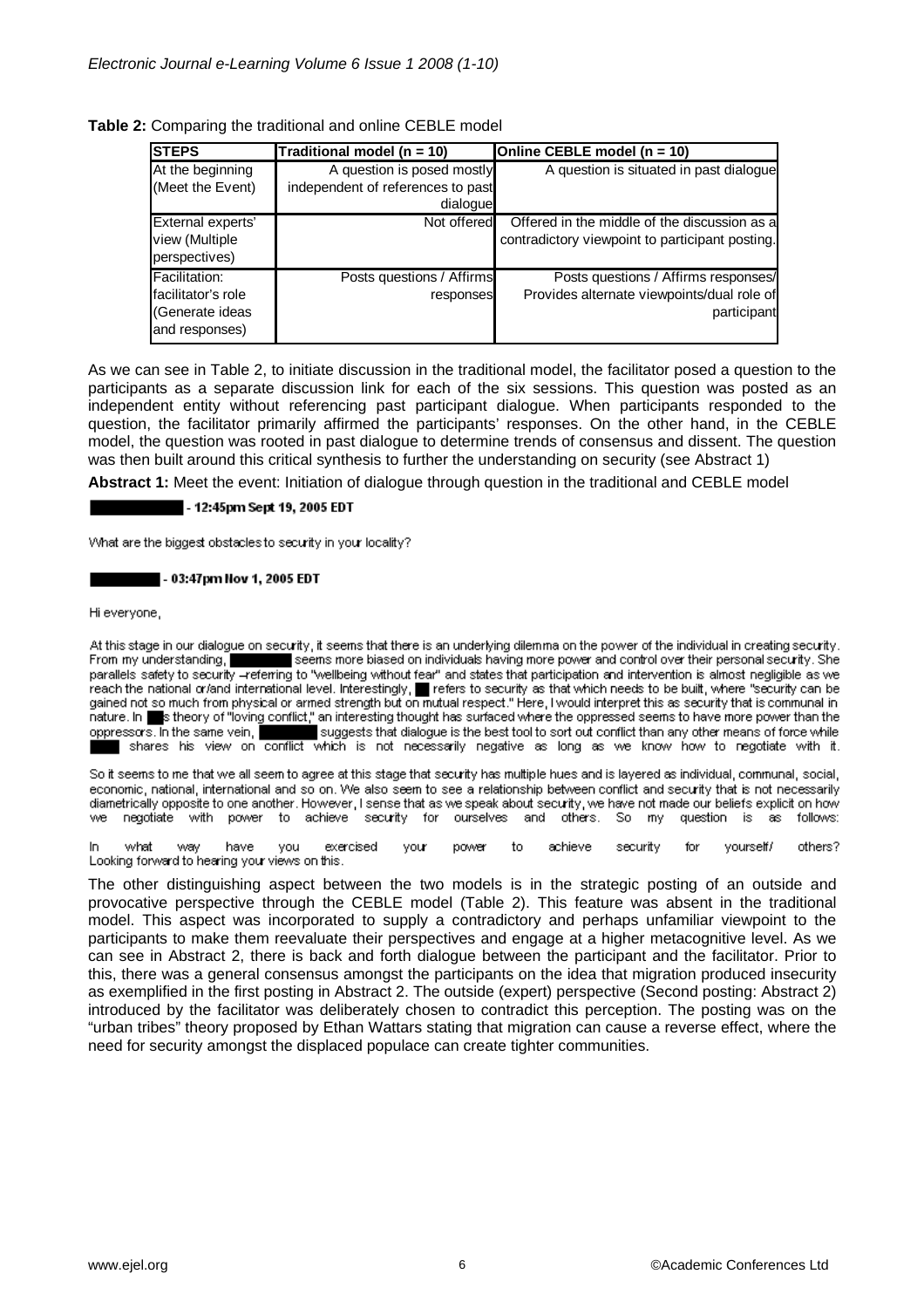### **Abstract 2**: Sampling of CEBLE dialogue before and after outside perspective is introduced



#### Bookmark | Email to Friend | Edit | Delete | Reply | Move

#### **Dear**

Your own personal story about "security" could be repeated millions of times by Filipinos. No country in the world, percentage wise has as many people seeking economic security abroad. Yesterdays broadsheet had it that for the first ten months of this year, 800,000 filipinos have gone abroad seeking employment (the official figure) which means a million people--mostly young this year. Altogether, maybe 10 million or 15% of the population at any given time (this does not include the illegals who are also estimated to be largel) We have a close friend who spert 13 years in Saudi as a driver. The good part: his four children are all college educated. The bad part: they grew up without a father and hardly know him. Its a trade-off many have to make. This does not include all the rackets, exploitation and sex trade to which a number, in their desperation, have fallen into. Now that's insecurity! peace

#### Hov 19, 2005 2:07 pm (6.)

#### Bookmark | Email to Friend | Edit | Delete | Reply | Move

Dear

…I wonder if immigration can have a reverse effect?… Interestingly, I came across a book called "Urban Tribes" by Ethan Wattars that talks of the urban jungle of cities. He speaks of the proactiveness of isolated people in reviving the tribal ways of strong expectations from their

friendships, and sharing and caring for eachother much like a traditional tribe...

- Nov 21, 2005 5:05 pm (7.)

Bookmark | Email to Friend | Edit | Delete | Reply | Move

#### Dear

I was at a book launching the other day..a book about disabled people who had formed themselves into cooperatives and had metamophesed from begging in the streets to manufacturing chairs for elementary schools. At the launching a good friend spoke saying, "we are all disabled in one way or another and you have taught us how to deal with our own disability"..change disability to insecurity and the same truth may apply. In other words, its not two questions but only one...my security and everyone elses are interdependent...and my security will depend on my engagement in everyone elses...



### *3.1.5 Results from the CEBLE application:*

**Figure 1:** Comparison of traditional model and CEBLE model: Indicators for engagement

As we can see in Figure 1 above, there is some change with the change in the instructional design model. If we were to discount session 1 when comparing the indicators, the CEBLE session can be seen as showing positive results over the traditional sessions (Session 1 to Session 6). Also, the postings in the CEBLE session marginally increased over all sessions but for session 1. However, the difference appears less significant. While there is a total of seven postings in the CEBLE session, this was still less than the total number of participants (n =10). On the other hand, there seemed to be more significant changes in the content of postings in the CEBLE session. For example, while most participants referred to the topic across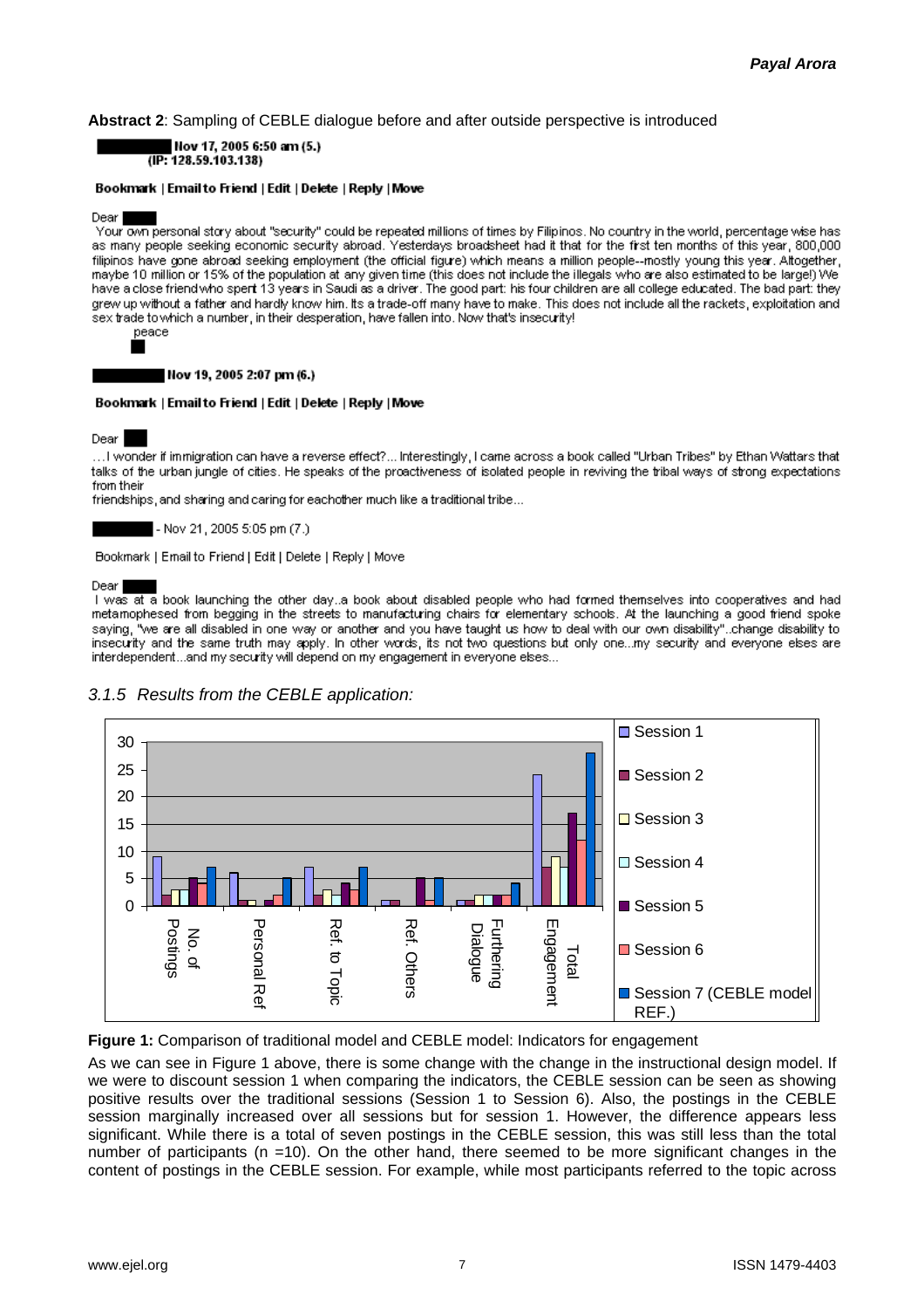sessions, be it the CEBLE or traditional sessions, there had been a substantive increase in the personalization aspect within the CEBLE model. In other words, participants appeared to draw much more from their own experiences when responding within the CEBLE model. They seemed to share perspectives from their own contextual environment when explaining their point of view.

The only other session that competed on this personalization aspect is session 1. In fact, as we can see in Figure 1, there are a number of similarities between session 1 of the traditional model and session 7 from the CEBLE model. They both had high number of postings, high referencing to the topic and more importantly, they both scored high on the personal reference category. Six of the nine participants in session 1 weaved in their own experiences when responding to the question. In the CEBLE model, five of the seven participants did the same. Also, few participants in session 1 referred to one another or furthered the topic with questions or insights on the topic of security. In terms of furthering the dialogue, there was a gradual increase in participants demonstrating critical comments or questions that "furthered" the concept of security. Given that this is a harder category to make explicit, here is a sample of what constituted as "furthering the discussion."

 *- Oct 14, 2005 9:14 am (3.)* 

*You cant have security because you want security. You have to think, what makes for security? (your question) because it is consequent or contingent on something else. Some people seem to think it's strength—gotta show you're strong."the best defense is a good offence" but security is built not so much on physical or armed strength but on mutual respect—a kind of strength in itself. In our case, it means going door to door and spending months talking to people until we are accepted and can get everyone to sit down together and talk about what they would like to do together—as a community (do you want better health care—are you willing to be trained as community health workers? Etc.) now, we can talk about security—not because we set out to get more security but because we share something of the same values, the same dreams…now we are secure because we are in this together…* 

And here's a sample of what did not constitute as furthering the discussion…

*I am under stress with a new job which involves a lot of travel. I will respond on later for a while. And I wanted to say that*  $\cdot$  *in Portugal has results of a discussion, but has been having some difficulty getting it translated to English.* 

However, if we were to *not* discount Session 1, the results are less definitive. Overall, to answer the research questions on whether there were any changes whatsoever in the change in instructional design as well as to see if the CEBLE model enhanced engagement, results can be found to be affirmative on both accounts *only if accounting for Session 1*. This in itself is not sufficient to profess that CEBLE does in fact increase engagement as there are some confounding factors as we see in the analysis section below besides the more obvious small sample size that deters generalization. The purpose of this paper though lies in explicating the evaluation strategies and challenges involved in online dialogue measurement as well as gauging the *potential* of the CEBLE model for engagement.

# *3.1.6 Analysis of findings*

The reason we can consider discounting Session 1 is due to it being the first session where participants have to address the topic as they are explicitly asked to do so by the facilitator. This can explain the high number of postings, personal references and reference to the topic. To the extent that in session 1, the discussion was at its initial stage where the participants were getting to "know" one another and was starting to "build a relationship" with the group, it can be seen as an anomaly. Further, as is commonly experienced in voluntary participation, there is generally an enthusiasm at the start of an endeavor. The challenge for most online discussion boards is in sustaining and enhancing participation through engagement and not just the recruitment of the participants.

Also, if we take a look at the questions in session 1, the reason for the personalization aspect becomes more evident. The question being: "When you were growing up, what did you learn about how to resolve arguments or other conflicts? What do you think now?" This was deliberately structured to evoke personalized responses. In contrast, the question for the CEBLE session (Abstract 1) was framed as a synthesis of participant's past comments to further the dialogue to new insights. With that logic in mind however, the tables can be reversed. In effect, the CEBEL session personalization can also be seen as "understandable" because the question in that session was posed to maximize that aspect. Of course, this brings into question whether or not its' the CEBEL model that is causing the result, or simply the type of question.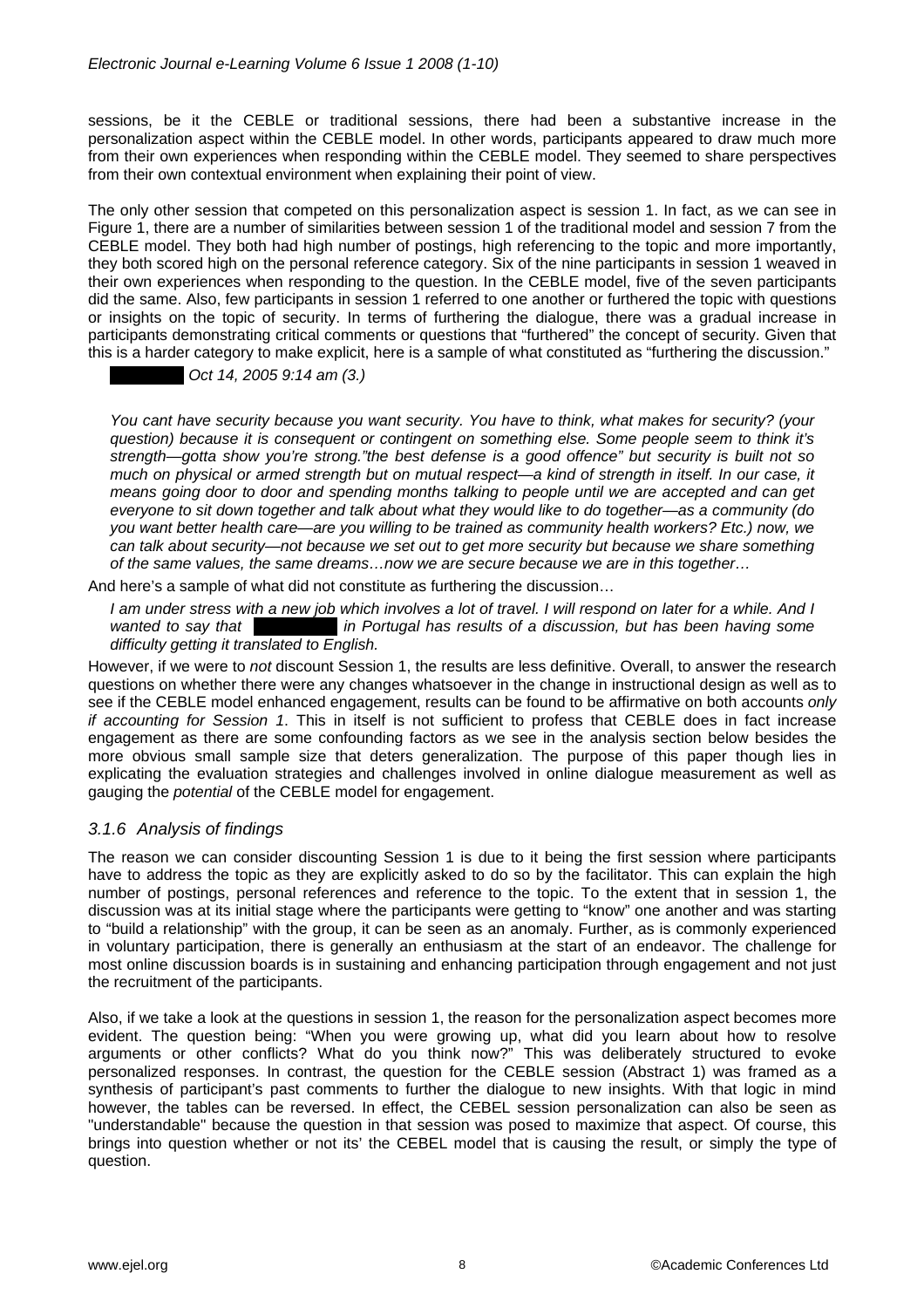That said, even if we *do* discount Session 1, the increase in the postings seems unimpressive and cautions against clear declarations on engagement levels. While this in itself is worth pointing to, what is of more importance here is that this category fails to include "lurkers" which is critical to the understanding of engagement. In theory, a participant could never post a comment online and yet be highly "engaged" by reading all the postings and reflecting upon it in their offline lives. The usage of log files of the online forum was considered to determine whether participants were viewing the comments. However, it was discovered that users do not necessarily have to visit the forum in order to actively participate in the topic. This is because every posting on the forum gets automatically sent as an email notification to the participants email account. Thereby, the most active participant theoretically could never have logged into the forum. Since many users had this option enabled, the log files would have been an unreliable measure of participation. Thereby, we have an unresolved confound between participant postings and engagement.

Also, while having created categories or codes as a composite of "engagement," it is questionable whether all codes are of equal weight in the gauging of engagement. Further, in relation to CEBLE's multiple perspectives, it is worth asking whether simple disagreement automatically constitutes as a multiple perspective and whether multiple perspectives could in fact equate to engagement by itself. As to the researcher being the facilitator, there is always the research bias looming over the study that takes away from the results to a certain extent. At best, a compelling case can be made that CEBEL came out with some potential in generating personalized engagement.

# **4. Conclusion**

This study was particularly fortunate to have the same number of participants across all sessions. This fostered stronger validity within the pilot project. Being asynchronous and by invite only, this online pilot study was able to circumvent some of the challenges that incur within most synchronous settings such as participant anonymity, changing online demographics within the time of the study, etc. Also, the controlled setting with separate discussion threads and archives for each session enabled the sorting of data.

That said, given the marginal increase in the number of postings in the CEBLE model, the issue of increasing the quantity of postings still persists. Part of this is because of the small sample size. The log files dilemma as explicated in the reading of the postings remains unresolved. Other variables that could be influencing this data also need to be investigated. Given that the adult group specifically chosen by the nonprofit represents an international demographic situated within marginalized environments, variables pertaining to access to technology and other related issues of access and usage need to be considered. Unique socio-cultural, economic and geographic factors such as lack of mobility to cybercafés, electricity, individual routine, political and social stability and the like could be impacting the amount and quality of postings by the participants. This reinforces the inseparable nature between offline and online lives.

Also, while attempting to execute a fair comparison between the two models, the discrepancy of session length is evident. While the traditional model went on for approximately six months, the CEBLE model was executed for a period of one month only. Hence, a more longitudinal approach is needed to gauge impact. While the number of postings is not significant, the observed difference between the nature of postings between the two models is encouraging. Based on these preliminary findings, there seems to be some support for the CEBLE model as a potential engagement tool in instructional design within online dialogue.

For future studies, it would also be useful to know what aspects of the CEBLE model are most effective in online dialogue. To conclude, it is important to remember that in evaluating socially disparate sub-cultural group participants, we should not presume that all online interaction occurs within the same homogenous cultural context separate from the different cultures of the participants who contribute to it and that "engagement" means different things to different individuals from different socio-cultural backgrounds.

## **References**

Assié-Lumumba, N. T. (2004). Cyberspace, distance learning, and higher education in developing countries : Old and emergent issues of access, pedagogy, and knowledge production. Boston: Leiden: Brill.

Dahlberg, L. (2004). Internet research tracings: Towards non-reductionist methodology. Journal of Computer Mediated Communication, 9(3).

Discenza, R., & Schenk, K., & Howard, C. (2002). The design and management of effective distance learning programs [electronic resource]. Hershey [Pa.]: Idea Group Publishing.

Herring, S. C. (2004). Online communication: Through the lens of discourse. In M. Consalvo, Baym, N., & J.Hunsinger's (Eds.) Internet research annual: Selected papers from the association of Internet Researchers, 65-76.

Hine, C. (2000) Virtual Ethnography. London, Sage.